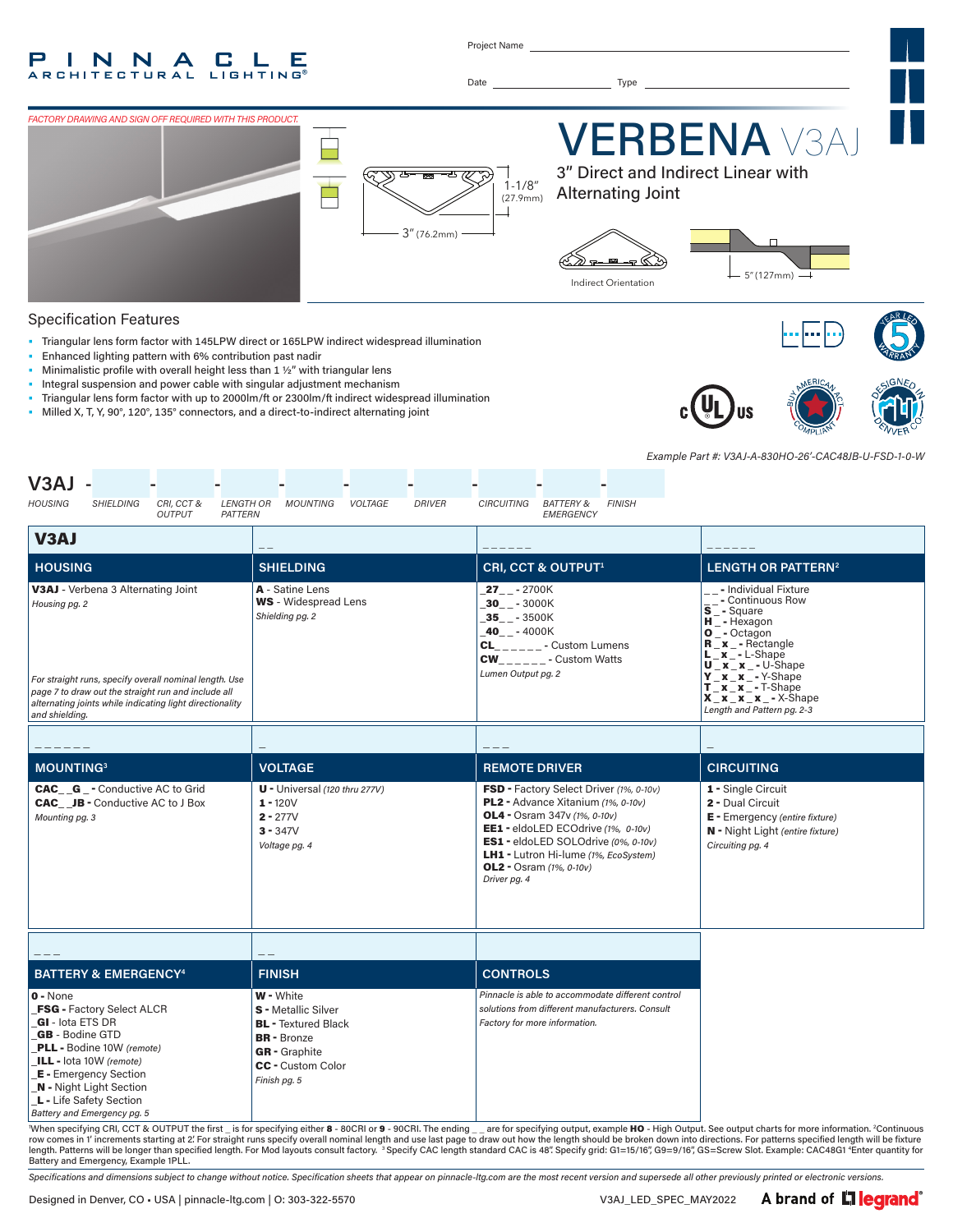



#### **Output**

• Specify either 80 or 90 CRI

Longer lead-time may apply for 90 CRI. Consult factory.

#### • 80 CRI = R9≥19 and 90 CRI = R9≥61

| .                                     |
|---------------------------------------|
| $Q$ ustam $Q$ utnut Lumana $QD$ Watto |

|                       | <b>Custom Output - Lumens OR Wattage</b>            |                                                                                                                           |
|-----------------------|-----------------------------------------------------|---------------------------------------------------------------------------------------------------------------------------|
| $CL$ <sub>_____</sub> | Specify CRI, CCT and desired lumens (i.e. CL835500) | Total Max lumens: A Lens- 2.044, WS Lens- 2,312. Max lumens dependant on color temp. Consult factory for more information |
|                       |                                                     | Total Max watts: 14.8. Consult factory for more information                                                               |

## 80 CRI

|               | Color | Output | Lumens <sup> </sup><br>per foot | A                  | Shielding<br><b>WS</b> |     |            |  |
|---------------|-------|--------|---------------------------------|--------------------|------------------------|-----|------------|--|
|               |       |        |                                 | <b>Satine Lens</b> |                        |     | Widespread |  |
|               |       |        |                                 | LPW                | Watts/ft               | LPW | Watts/ft   |  |
| 830LO         | 3000K | l ow   | 500                             | 142                | 3.5                    | 161 | 3.1        |  |
| 830MO         | 3000K | Medium | 750                             | 141                | 5.3                    | 160 | 4.7        |  |
| <b>830HO</b>  | 3000K | High   | 1000                            | 141                | 7.1                    | 158 | 6.3        |  |
| 835LO         | 3500K | Low    | 500                             | 146                | 3.4                    | 164 | 3.0        |  |
| 835MO         | 3500K | Medium | 750                             | 145                | 5.2                    | 164 | 4.6        |  |
| 835HO         | 3500K | High   | 1000                            | 145                | 6.9                    | 163 | 6.1        |  |
| <b>840LO</b>  | 4000K | Low    | 500                             | 148                | 3.4                    | 167 | 3.0        |  |
| <b>840MO</b>  | 4000K | Medium | 750                             | 147                | 5.1                    | 167 | 4.5        |  |
| <b>840HO</b>  | 4000K | High   | 1000                            | 146                | 6.9                    | 166 | 6.0        |  |
| <b>90 CRI</b> |       |        |                                 |                    |                        |     |            |  |
| <b>927LO</b>  | 2700K | Low    | 500                             | 115                | 4.3                    | 131 | 3.8        |  |
| <b>927MO</b>  | 2700K | Medium | 750                             | 114                | 6.6                    | 130 | 5.8        |  |
| <b>927HO</b>  | 2700K | High   | 1000                            | 113                | 8.8                    | 129 | 7.8        |  |
| 930LO         | 3000K | Low    | 500                             | 119                | 4.2                    | 136 | 3.7        |  |
| 930MO         | 3000K | Medium | 750                             | 118                | 6.4                    | 134 | 5.6        |  |
| <b>930HO</b>  | 3000K | High   | 1000                            | 117                | 8.5                    | 134 | 7.5        |  |
| 935LO         | 3500K | Low    | 500                             | 121                | 4.1                    | 138 | 3.6        |  |
| 935MO         | 3500K | Medium | 750                             | 120                | 6.3                    | 136 | 5.5        |  |
| 935HO         | 3500K | High   | 1000                            | 119                | 8.4                    | 136 | 7.3        |  |
| <b>940LO</b>  | 4000K | Low    | 500                             | 125                | 4.0                    | 142 | 3.5        |  |
| <b>940MO</b>  | 4000K | Medium | 750                             | 123                | 6.1                    | 140 | 5.3        |  |

#### Length

• All individual units cannot be joined, end plates are factory installed and cannot be removed

940HO 4000K High 1000 122 8.2 140 7.1

• End caps add 2-1/2" (1-1/4" per end) to the overall length of the fixture/row, end caps do not add to mounting distance

• For patterns, refer to Pattern section on next page

|                  | . or patterne) refer to rettern occupit on nont page |                  |                |                |                 |                |                |                                       |
|------------------|------------------------------------------------------|------------------|----------------|----------------|-----------------|----------------|----------------|---------------------------------------|
| 1                | $\mathbf{2}$                                         | 3                | 4              | 5              | $6\phantom{1}6$ | 7              | 8              | $\qquad \qquad -$                     |
| Indiv. Fixture   | Indiv. Fixture                                       | Indiv. Fixture   | Indiv. Fixture | Indiv. Fixture | Indiv. Fixture  | Indiv. Fixture | Indiv. Fixture | Cont. Run                             |
| $12''$ (304.8mm) |                                                      |                  |                |                |                 |                |                | Specify nominal<br>overall row length |
|                  | 24'' (609.6mm)                                       |                  |                |                |                 |                |                | to the 1'                             |
|                  |                                                      | $36''$ (914.4mm) |                |                |                 |                |                |                                       |
|                  |                                                      |                  | 48" (1219.2mm) |                |                 |                |                |                                       |
|                  |                                                      |                  |                | 60" (1524mm)   |                 |                |                |                                       |
|                  |                                                      |                  |                |                | 72" (1828.8mm)  |                |                |                                       |
|                  |                                                      |                  |                |                |                 | 84" (2133.6mm) |                |                                       |
|                  |                                                      |                  |                |                |                 |                | 96" (2438.4mm) |                                       |
|                  |                                                      |                  |                |                |                 |                |                | Specify to the $1'$                   |

*Specifications and dimensions subject to change without notice. Specification sheets that appear on pinnacle-ltg.com are the most recent version and supersede all other previously printed or electronic versions.*

Designed in Denver, CO • USA | pinnacle-ltg.com | O: 303-322-5570 F: 303-322-5568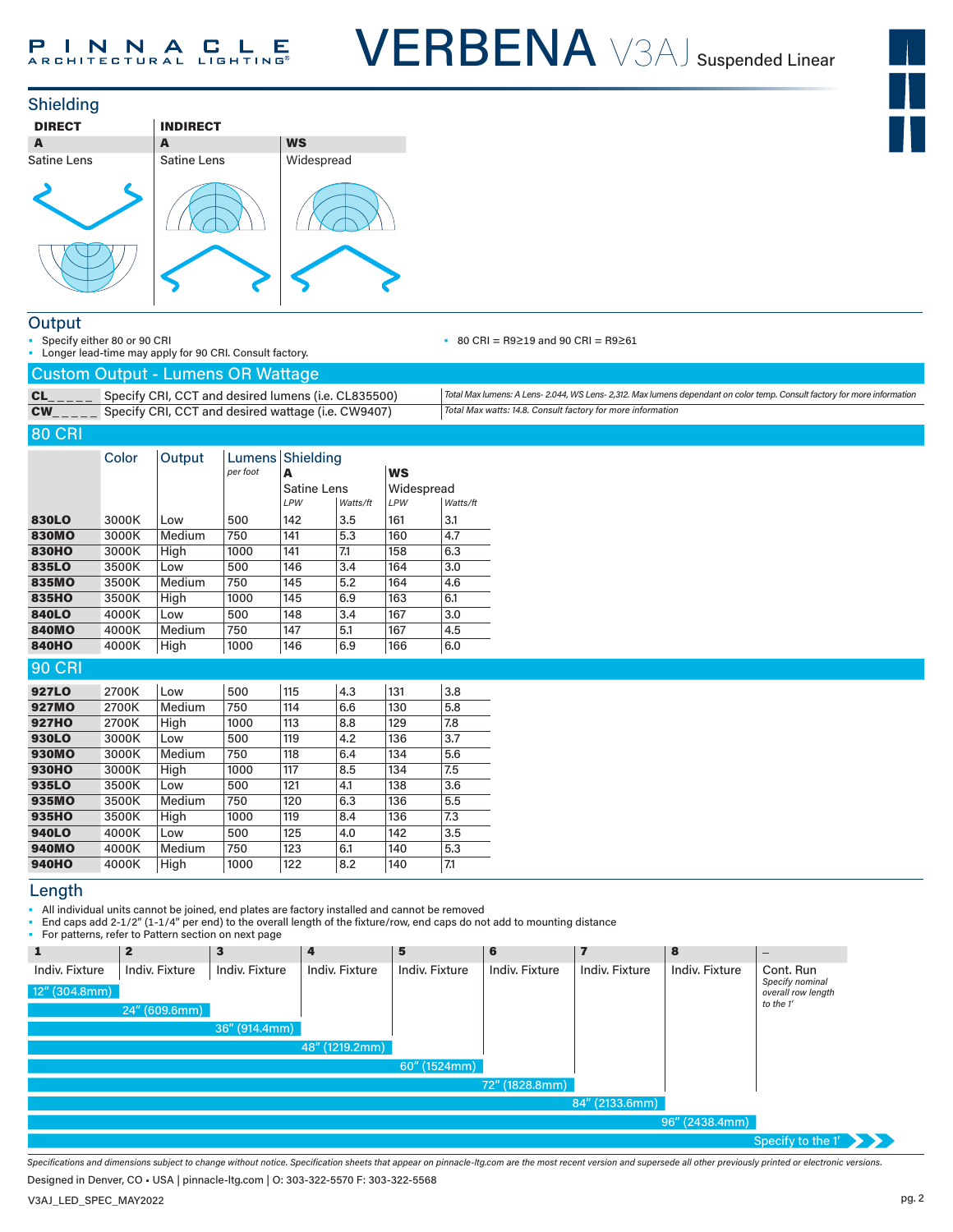

#### **Patterns**

- If using alternating joint with patterns use last page to draw out the pattern • Direction of light must be the same on all sides of a connector, can only change direction of light in straight section
- 
- Specify pattern shape and requested lixture length<br>• Length specified will not reflect overall pattern dimensions • Specify pattern shape and requested fixture length<br>• Length specified will not reflect overall pattern dim
- Angles and shapes not shown require Mod Pattern; consult factory
- All connectors are NON ILLUMINATED
- Driver/Battery Count dictated by product configuration
- Minimum length for any single part of a pattern is 2'
- All lengths are TO THE FOOT ONLY







## Mounting

- Driver/Battery Count dictated by product configuration
- Specify cable length in ordering code (CAC48JB)
- Standard adjustable cable. Specify 48", 120", 240", or 350"
- End plates attached at factory
- Canopies and mounts match fixture finish. See Finish section for

CAC \_ \_ G\_ Conductive AC to Grid *(specify grid type: G1, G9, GS)* CAC\_\_JB Conductive AC to Junction Box

#### Mounting Details

• CAC is an integrated power and suspension cable that is smaller in diameter than a traditional SJT cable. CAC is 2 conductive cables and suspension, standard power cable (SJT) is 5 conductive cables and no suspension.

$$
\begin{array}{ccc}\n\bullet & & \circ \\
\bullet & & \circ \\
\bullet & & \circ\n\end{array}
$$

- $CAC = 3/16"$  SJT =  $3/8"$
- A larger power side canopy allows for adjustability of the CAC cable inside of the canopy.





- Approved for dry/damp location unless otherwise noted
- Refer to installation instructions during installation at the job site
- Maximum fixture weight is 10 lbs for a standard 4' fixture



*Specifications and dimensions subject to change without notice. Specification sheets that appear on pinnacle-ltg.com are the most recent version and supersede all other previously printed or electronic versions.*

Designed in Denver, CO • USA | pinnacle-ltg.com | O: 303-322-5570 F: 303-322-5568

V3AJ\_LED\_SPEC\_MAY2022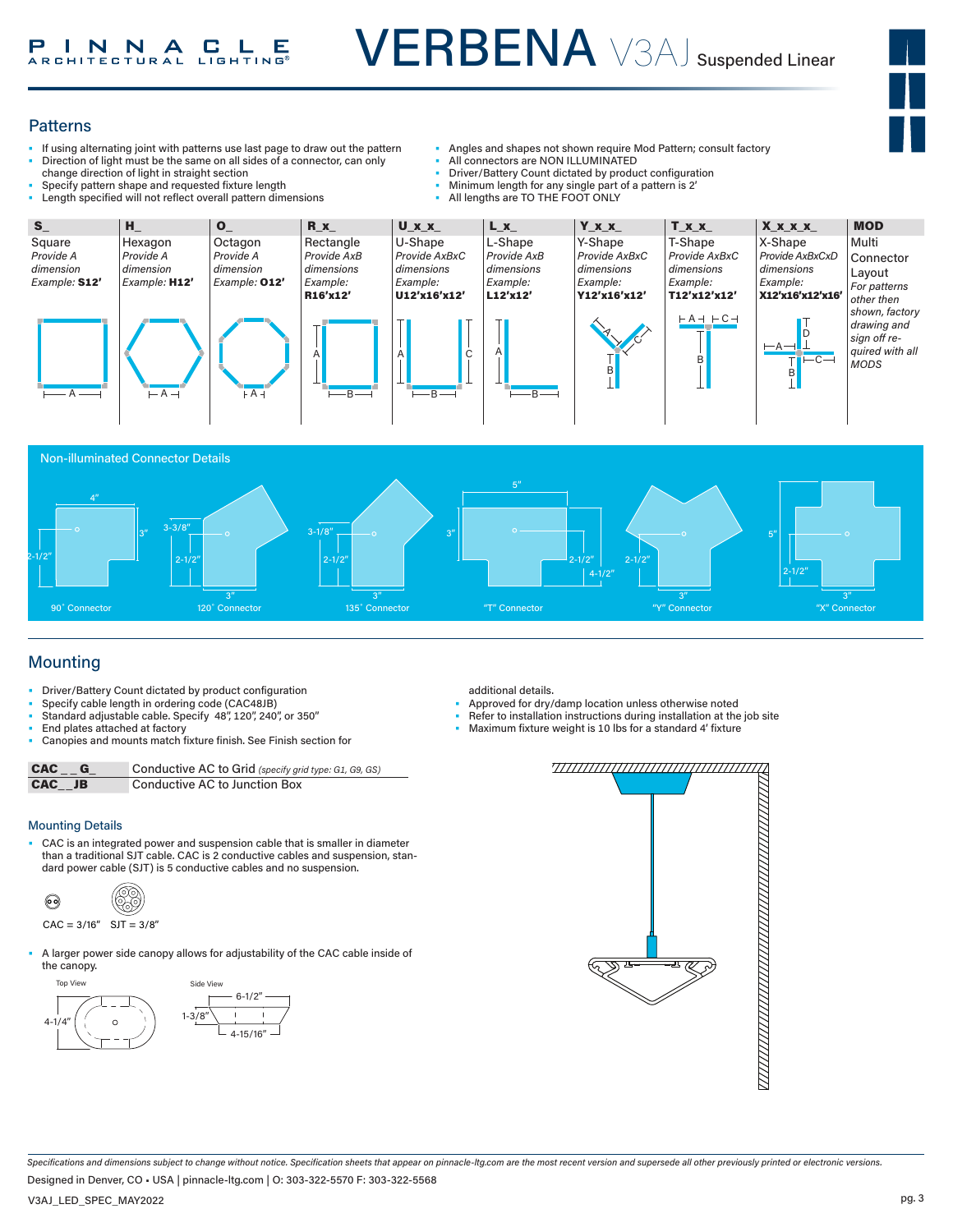

#### Voltage

Some VERBENA configurations will not accommodate all voltage options; consult with factory

| U | Universal |
|---|-----------|
|   | 120 volt  |
|   | 277 volt  |
|   | 347 volt  |

### Remote Driver

- Driver/Battery Count dictated by product configuration
- Standard Driver Option = FSD
- Driver Lifetime: 50,000 hours at 25°C ambient operating conditions • For more driver options, see Pinnacle Resource Guide
- Some VERBENA configurations will not accommodate all driver options; consult with factory
- All configurations with no PLL, ILL or Emergency Control Device options will use Slim Remote Box

| 0-10V Drivers         |                                                           |
|-----------------------|-----------------------------------------------------------|
| <b>FSD</b>            | Factory Select Driver (1%, 0-10v)                         |
| PL <sub>2</sub>       | Signify Advance Xitanium 1%, 0-10v                        |
| OL <sub>2</sub>       | Osram Optotronic, 1%, 0-10v                               |
| OL <sub>4</sub>       | Osram Optotronic 347v, 1% 0-10v, requires 347v option     |
| EE1                   | eldoLED ECOdrive 1%, 0-10v Logarithmic                    |
| EE <sub>2</sub>       | eldoLED ECOdrive 1%, 0-10v Linear                         |
| ES1                   | eldoLED SOLOdrive 0-10v, 0% Logarithmic                   |
| ES <sub>2</sub>       | eldoLED SOLOdrive 0-10v, 0% Linear                        |
| <b>DALI Drivers</b>   |                                                           |
| EE3                   | eldoLED SOLOdrive .1%, DALI (logarithmic)                 |
| EE4                   | eldoLED SOLOdrive .1%, DALI (linear)                      |
| <b>Lutron Drivers</b> |                                                           |
| LH <sub>1</sub>       | Lutron Hi-lume Soft-on, Fade-to-black 1%, EcoSystem, LDE1 |
| LH4                   | Lutron Hi-Lume 1%, 2-wire, Lutron-LTEA2W, 120v only       |

Slim Remote Box



## How to specify Circuiting, Battery and Emergency



Select fixture circuiting from options below

• Some VERBENA configurations will not accommodate all circuiting options, consult with factory

## **Circuiting**

|          | <b>Single Circuit</b>         |
|----------|-------------------------------|
|          | Dual Circuit                  |
|          | <b>Emergency Circuit only</b> |
| <b>N</b> | Night Light Circuit only      |

*Specifications and dimensions subject to change without notice. Specification sheets that appear on pinnacle-ltg.com are the most recent version and supersede all other previously printed or electronic versions.*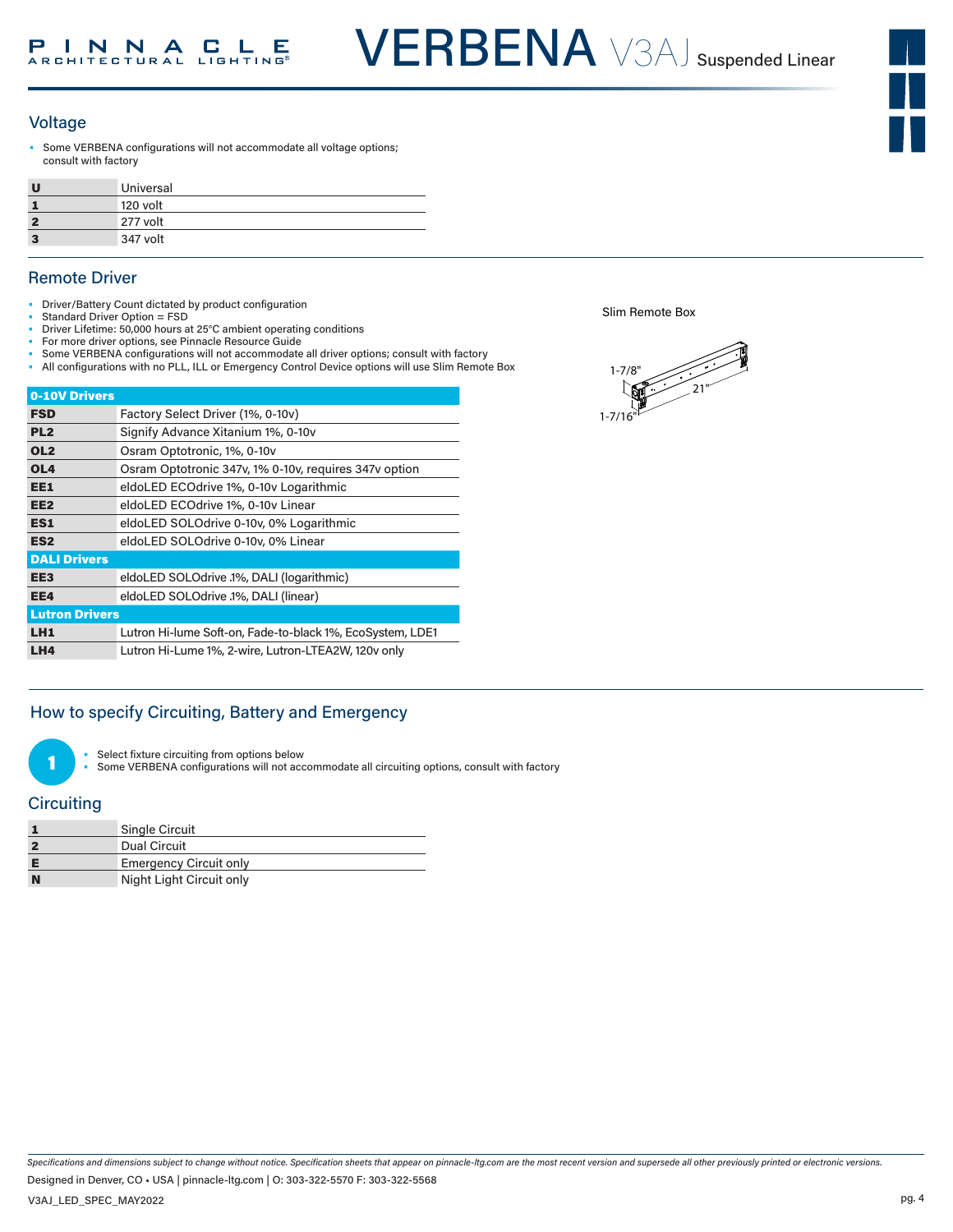



• Battery and emergency section options are available in addition to fixture circuit

- Select battery and emergency section options below; factory shop drawing required • Some VERBENA configurations will not accommodate all circuiting options, consult with factory
	- Configurations with PLL or ILL or any Emergency control device will require standard remote box.

#### **Battery and/or Emergency** *If Required*



0 No battery or specific emergency section required

### **Battery**

- Select battery section type if required, indicate total QTY*. Example 2PLL* 1-7/8"
- 90 minute battery runtime; test button is remote to fixture and requires an additional drop and
- Entire direct fixture housing is on battery for individual fixtures • For more battery options available, see Pinnacle Resource Guide

| $\bf{0}$   | No Battery                                |
|------------|-------------------------------------------|
| <b>ILL</b> | lota 10w Integral Lithium, Self Testing   |
| <b>IRC</b> | lota 10w Remote                           |
| <b>IRH</b> | lota 20w Remote                           |
| <b>PLL</b> | Bodine 10w Integral Lithium, Self Testing |
| <b>PRL</b> | Bodine 7w Remote                          |
| <b>PRS</b> | Bodine 7w Remote, Self Testing            |
| <b>PRD</b> | Bodine 10w Remote, Dual Flex              |
| <b>PRH</b> | Bodine 20w Remote                         |

#### **Emergency**

- Select emergency section type if required, indicate total QTY. *Example 1E*
- Combine battery and emergency section ordering codes if both options are selected
- Emergency circuiting sections are for use when specifying emergency options on continious runs

| $_FSG$         | Factory Select ALCR, Automatic Load Control Relay |
|----------------|---------------------------------------------------|
| _GI            | lota ETS DR, Emergency Lighting Control Device    |
| $-GB$          | Bodine GTD, Emergency Lighting Control Device     |
| _E             | <b>Emergency circuit</b>                          |
| $\blacksquare$ | Night Light circuit                               |
|                | Life Safety circuit section NO THROUGH WIRE       |

|     | $2^{\mathcal{L}^{\prime\prime}}$ |  |
|-----|----------------------------------|--|
|     |                                  |  |
| â., | 2 <sup>n</sup>                   |  |

Standard Remote Box

For Approximate Battery Lumen Output • Multiply battery wattage X fixture LPW shown on Lumen Table  $\cdot$  92.3 (LPW) x 10 (watts) = 923 battery lumen output

|                                                                                                                                                                                                                                                                                               | <b>Battery OR Emergency Ordering Examples</b><br>• Single circuit, 10w Integral Battery<br><b>Emergency only, 10w Integral Battery</b><br>· Single circuit, GTD required | Ordering Code: 1-1PLL<br>Ordering Code: E-1PLL<br>Ordering Code: 1-1GB |  |  |
|-----------------------------------------------------------------------------------------------------------------------------------------------------------------------------------------------------------------------------------------------------------------------------------------------|--------------------------------------------------------------------------------------------------------------------------------------------------------------------------|------------------------------------------------------------------------|--|--|
| <b>Combination Section Ordering Examples</b><br>• Single circuit, (1) 10w battery, (1) emergency section<br>Ordering Code: 1-1PL1E<br>Ordering Code: M-2PLL2E<br>• Multi circuit, (2) 10w battery, (2) emergency sections<br>• Single circuit, (1) night light section<br>Ordering Code: 1-1N |                                                                                                                                                                          |                                                                        |  |  |

## Finish

• Standard powder-coat textured white, metallic silver, textured black, graphite or bronze painted finish; consult factory for chip of standard paint finishes • Selecting a fixture finish other than white may impact lumen output; consult factory for more information

| W         | White (white cord/white canopy)                      |
|-----------|------------------------------------------------------|
| S         | Metallic Silver (grey cord/silver canopy)            |
| <b>BL</b> | Textured Black (black cord/black canopy)             |
| <b>BR</b> | Bronze (white cord/bronze canopy)                    |
| <b>GR</b> | Graphite (white cord/graphite canopy)                |
| <b>CC</b> | Custom Color (white cord/CC canopy to match fixture) |

## **Controls**

• Pinnacle is able to accommodate different control solutions from different manufacturers. Consult Factory for more information.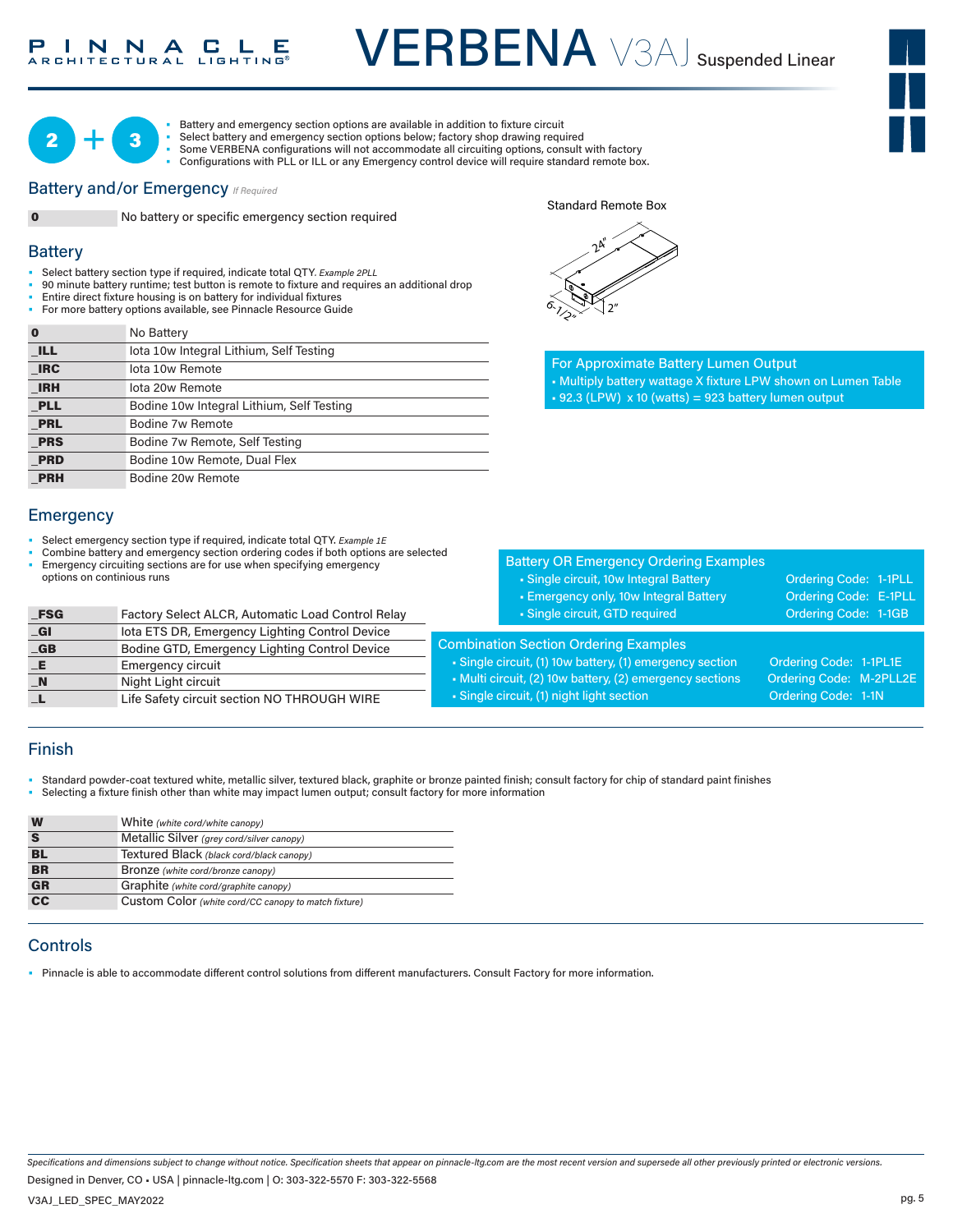## **Photometrics**

#### Satine Lens

| Test#     | KPL2015-2      |
|-----------|----------------|
| Catalog # | $V3D-A-N-40-4$ |
| Lumens    | 3868 Lm        |
| Watts     | 27.5 W         |
| Efficacy  | 141 LPW        |
|           |                |



#### **Candela Distribution**

|      |      |      |      |      | Degrees | 0-Deg | 45-Deg | $90-D$ |
|------|------|------|------|------|---------|-------|--------|--------|
| 0    | 22.5 | 45   | 67.5 | 90   | 45      | 14199 | 11327  | 1077   |
| 1117 | 1117 | 1117 | 1117 | 1117 | 55      | 13556 | 10171  | 9731   |
| 1110 | 1114 | 1109 | 1109 | 1113 | 65      | 12502 | 8940   | 9357   |
| 1110 | 1114 | 1109 | 1109 | 1113 | 75      | 10627 | 8679   | 9572   |
| 1095 | 1099 | 1095 | 1096 | 1100 | 85      | 8488  | 8857   | 9984   |
| 1095 | 1099 | 1095 | 1096 | 1100 |         |       |        |        |
| 1071 | 1074 | 1072 | 1073 | 1077 |         |       |        |        |
| 1071 | 1074 | 1072 | 1073 | 1077 |         |       |        |        |
| 1036 | 1041 | 1039 | 1042 | 1047 |         |       |        |        |
| 1036 | 1041 | 1039 | 1042 | 1047 |         |       |        |        |
| 994  | 999  | 998  | 1002 | 1007 |         |       |        |        |
| 994  | 999  | 998  | 1002 | 1007 |         |       |        |        |
| 942  | 947  | 949  | 953  | 960  |         |       |        |        |
| 942  | 947  | 949  | 953  | 960  |         |       |        |        |
| 884  | 889  | 892  | 897  | 905  |         |       |        |        |
| 884  | 889  | 892  | 897  | 905  |         |       |        |        |
| 818  | 822  | 828  | 837  | 843  |         |       |        |        |
| 818  | 822  | 828  | 837  | 843  |         |       |        |        |
| 747  | 750  | 757  | 770  | 778  |         |       |        |        |
| 747  | 750  | 757  | 770  | 778  |         |       |        |        |
|      |      |      |      |      |         |       |        |        |

|               | Candela Distribution    | Luminance Data (cd/sq.m)                                                                                                |
|---------------|-------------------------|-------------------------------------------------------------------------------------------------------------------------|
| Vert<br>Angle | <b>Horizontal Angle</b> | Angle In   Average   Average<br>Average<br>AE<br>$Dogroos \n\begin{bmatrix}\n0 & Doa\n\end{bmatrix}$<br>00 <sub>0</sub> |

|      |      |       |      |      | Degrees | l 0-Dea | 45-Dea | 90-Dea |
|------|------|-------|------|------|---------|---------|--------|--------|
| 0    | 22.5 | 45    | 67.5 | 90   | 45      | 14199   | 11327  | 10779  |
| 1117 | 1117 | 1117  | 1117 | 1117 | 55      | 13556   | 10171  | 9731   |
| 1110 | 1114 | 1109  | 1109 | 1113 | 65      | 12502   | 8940   | 9357   |
| 1110 | 1114 | 1109  | 1109 | 1113 | 75      | 10627   | 8679   | 9572   |
| 1095 | 1099 | 1095  | 1096 | 1100 | 85      | 8488    | 8857   | 9984   |
| 100F | 1000 | 1400F | 1000 | 1100 |         |         |        |        |

#### Widespread Lens

| Test#     | KPL2015-1     |
|-----------|---------------|
| Catalog # | V3I-N-WS-40-4 |
| Lumens    | 3883 Lm       |
| Watts     | 24.2 W        |
| Efficacy  | 161 LPW       |
|           |               |



#### Candela Distribution

| Vert  | <b>Horizontal Angle</b> |
|-------|-------------------------|
| Angle |                         |

|     | Ó    | 22.5 | 45   | 67.5 | 90   |
|-----|------|------|------|------|------|
| 90  | 13   | 92   | 201  | 255  | 259  |
| 95  | 48   | 130  | 260  | 320  | 324  |
| 100 | 98   | 181  | 323  | 391  | 394  |
| 105 | 162  | 234  | 388  | 466  | 472  |
| 110 | 237  | 304  | 456  | 546  | 556  |
| 115 | 315  | 382  | 526  | 624  | 631  |
| 120 | 397  | 459  | 607  | 701  | 709  |
| 125 | 474  | 539  | 687  | 781  | 789  |
| 130 | 556  | 618  | 762  | 856  | 865  |
| 135 | 637  | 693  | 826  | 919  | 929  |
| 140 | 711  | 764  | 882  | 968  | 977  |
| 145 | 784  | 829  | 926  | 1002 | 1011 |
| 150 | 850  | 886  | 964  | 1024 | 1032 |
| 155 | 909  | 935  | 993  | 1037 | 1043 |
| 160 | 960  | 977  | 1015 | 1043 | 1048 |
| 165 | 999  | 1010 | 1031 | 1046 | 1050 |
| 170 | 1029 | 1032 | 1043 | 1048 | 1051 |
| 175 | 1046 | 1048 | 1050 | 1049 | 1051 |
| 180 | 1052 | 1052 | 1052 | 1052 | 1052 |

For all available IES files, please visit our website at pinnacle-ltg.com. Photometry testing in accordance to IESNA-LM-79-08 at an NVLAP accredited testing laboratory. Testing conducted at 25°C ambient conditions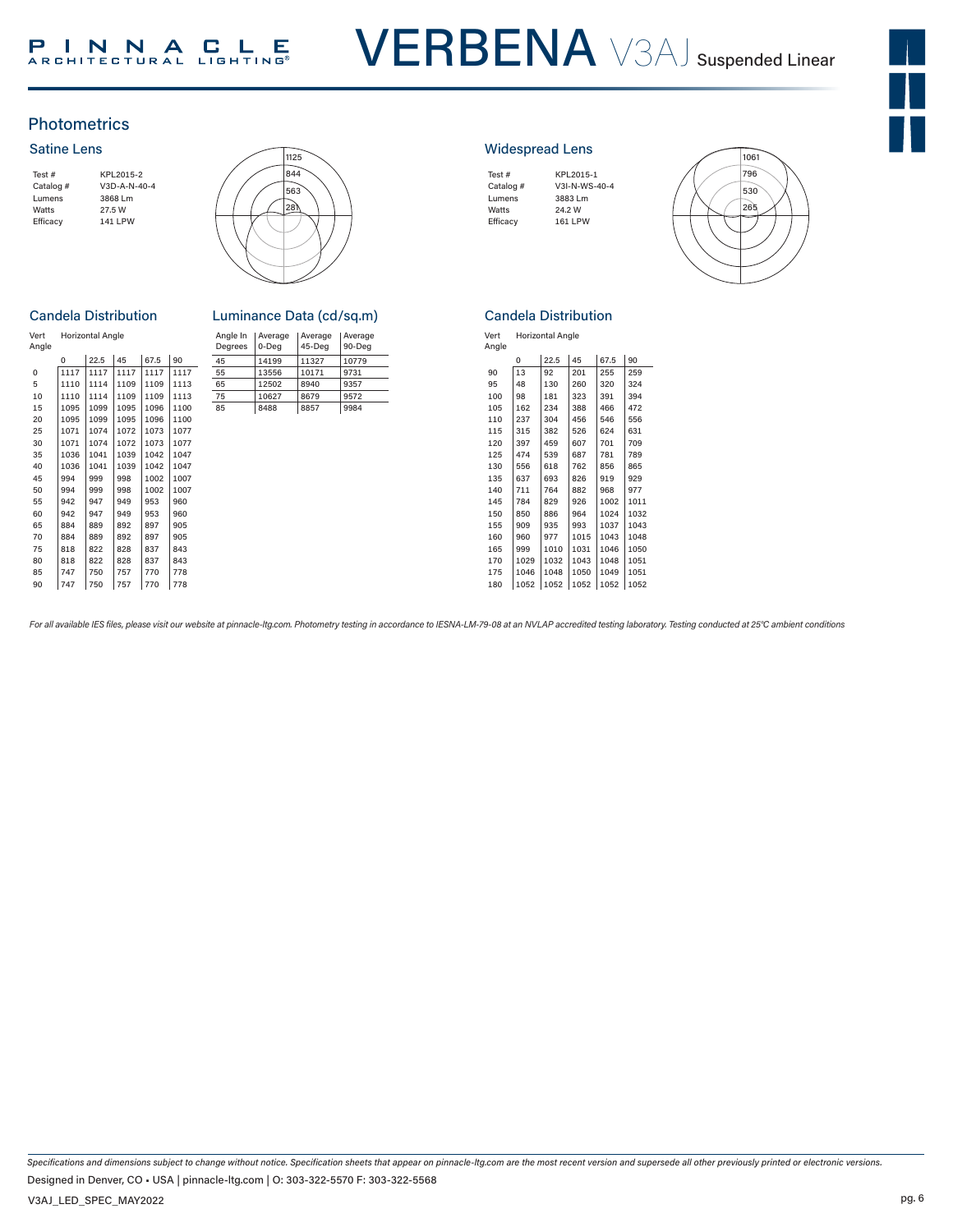

## Multi Connector Layout

- Use the below to sketch your desired pattern. Available fixture and connectors are listed in the legend. Label your pattern components according to legend to simplify specification.
- Label the linear sections with length, and light direction Direct (D) or Indirect (I), and shielding - Satine (A) or Widespread (WS); example 4D-A would be 4' Direct with Satine Lens.
- Cannot use connector with another connector.<br>• Fixtures available in 1' 2' 2' 4' 5' 6' 7' and 8' longth
- Fixtures available in 1', 2', 3', 4', 5', 6', 7', and 8' lengths. All lengths are TO THE FOOT ONLY.
- CAN BE DONE: Alternating inbetween connectors ie. connector-8D-4I-8D-connector
- CANNOT BE DONE: Alternating at connectors ie. connector-8D-connector-8I



*Specifications and dimensions subject to change without notice. Specification sheets that appear on pinnacle-ltg.com are the most recent version and supersede all other previously printed or electronic versions.*

Designed in Denver, CO • USA | pinnacle-ltg.com | O: 303-322-5570 F: 303-322-5568